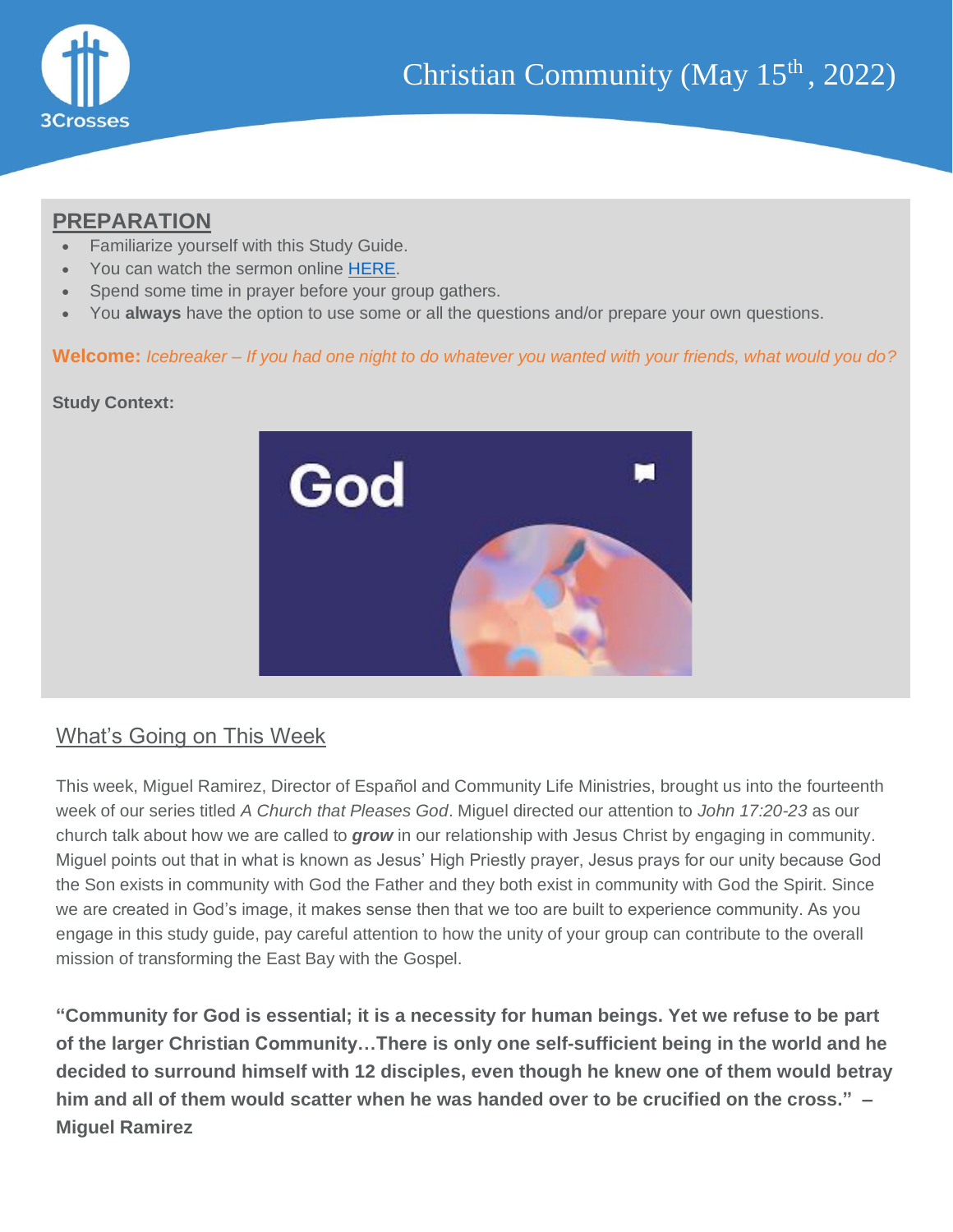

# **GROUP MEETING** (60 – 90 minutes)

### **Worship** (10 – 15 minutes)

Take time with your group and prepare your hearts as you enter the presence of God for this meeting.

| <b>Option 1: Worship Music</b>         | <b>Option 2: Small Group Discipleship</b> | <b>Option 3: Self-Reflection</b>      |
|----------------------------------------|-------------------------------------------|---------------------------------------|
| Have someone share their favorite      | One way you can highlight spiritual       | Philippians 2:1-11 Spend some time    |
| song. You can find it online, play it, | growth in your group is to identify how   | reflecting on whether you engage with |
| and even sing along with your          | you have seen each group member           | your Life Group in the same way that  |
| group! Have them explain why the       | grow from the beginning of your           | Jesus modeled. Identify areas of      |
| lyrics have impacted them!             | relationships within the group!           | repentance and share with the group!  |
|                                        |                                           |                                       |

## **Word #1: Sharpen Your Commitment to Community** (15 – 25 minutes)

*Primary Texts: John 17:20-23* – In this passage, we learn that in the eyes of Jesus, community is essential and is a necessity for human beings knowing that Jesus himself is eternally in community with God the Father and the Holy Spirit. We discover that unity in the church is what (a) brings others to the feet of Jesus, (b) is where the power of God is put on display, and (c) is where believers mature in their faith as they practice the "one anothers" commanded in the scriptures. What stands out to you the most about the passage? Then engage in the following series of questions…(a) In what ways have you seen (or do you wish to see) the people around you brought to the feet of Jesus simply by observing the unity of your church community? (b) In what ways have you seen (or do you wish to see) the power of God put on display in your Life Group, a certain ministry event, or through Sunday Service? (c) In what ways have you witnessed (or wish to see) the believers around you growing in maturity as they engage in the one anothers of the faith?

**Host Tip:** Allow the group to marvel at the fact that God is inherently a community within Himself. Then, start to emphasize the power of God made manifest in the church community! This is a great time to take stock of where your group stands in terms of how the community is functioning. Does your church community feel like a **welcoming environment?** If the group is short on **(a)** then focus on improving **witness,** if the group is short on **(b)** focus more on improving **worship,** and if your group is short on **(c)** then focus on deepening in the **word**.

### **Word #2: Become "Disciples-Who-Make-Disciples"** (15 – 25 minutes)

*Primary Texts: Matthew 18:18-20; John 13:34-35, 15:12-17; Accts 2:42-47; 1 Corinthians 13:1-13; Ephesians 4:1-3; Philippians 2:1-4; 1 Thessalonians 4:9-12* – Listed are examples of how the scriptures emphasize community and loving one another. In each of these passages, the examples of community have to do with how we relate with one another as well as how we sacrifice to participate in life together as a community*.* As you think about the strengths and shortcomings of your own church community or Life Group, how might God be challenging you to deepen your level of engagement and participation? What role or need might there be in your life group that you can step into and use your unique gifts to deepen our ability to love one another?

**Host Tip:** Let's continue to remember that each of our members have an important part to play in sharing in the body of Christ. What better way to begin exploring spiritual gifts and participation by delegating responsibility among the group!